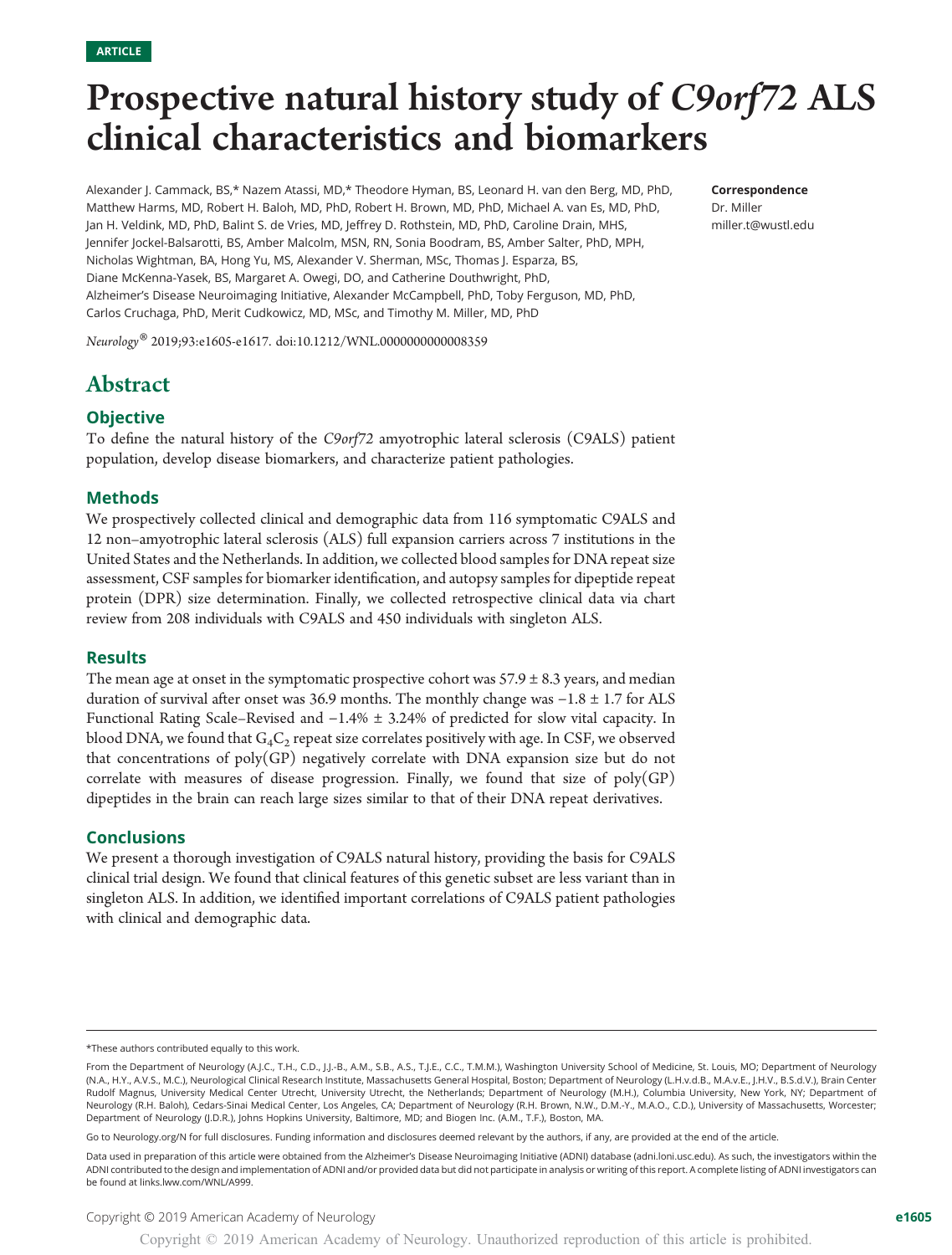# **Glossary**

ADNI = Alzheimer's Disease Neuroimaging Initiative; ALS = amyotrophic lateral sclerosis; ALS-CBS = ALS Cognitive Behavioral Screen; ALSCBQ = ALS Caregiver Behavioral Questionnaire; ALSFRS-R = ALS Functional Rating Scale–Revised; ASO = antisense oligonucleotide; C9ALS = individuals with amyotrophic lateral sclerosis with *chromosome* 9 open reading frame 72 expansion mutations; C9orf72 = chromosome 9 open reading frame 72; DPR = dipeptide repeat protein; FTLD = frontotemporal lobar degeneration; MGH = Massachusetts General Hospital; NCRI = Neurologic Clinical Research Institute; NEALS = Northeast Amyotrophic Lateral Sclerosis Consortium; RAN = repeat associated, non-ATG; rpPCR = repeat primed PCR;  $SALS$  = singleton amyotrophic lateral sclerosis;  $SDS$  = sodium dodecyl sulfate;  $SEC$  = size exclusion chromatography;  $SMA$  = spinal muscular atrophy;  $SNP$  = single nucleotide polymorphism;  $SVC$  = slow vital capacity;  $WU$  = Washington University.

A hexanucleotide  $(G_4C_2)$  repeat expansion in *chromosome* 9 open reading frame 72 (C9orf72) causes 39% of familial and 7% of nonfamilial or singleton amyotrophic lateral sclerosis (SALS), representing the largest genetically identified subgroup of amyotrophic lateral sclerosis (ALS) to date.<sup>1-3</sup> In addition, the same expansion can cause frontotemporal lobar degeneration (FTLD) in isolation or comorbidly with ALS.<sup>1,4,5</sup> While this locus typically has under 30 repeats, individuals with ALS with C9orf72 expansion mutations (C9ALS) have hundreds to thousands. $4,6-8$  In addition to the common ALS pathology of TDP-43 aggregation,<sup>9</sup> presence of this large expansion leads to the accumulation of 2 C9ALS-specific pathologies: nuclear RNA foci consisting of repeat-derived RNA, and dipeptide repeat proteins (DPRs), which are translated through repeat associated, non-ATG (RAN) translation. $^{10-13}$ For C9ALS  $G_4C_2$  repeats, RAN translation yields 5 distinct species of DPRs:  $poly(GP)$ ,  $poly(GA)$ ,  $poly(PR)$ ,  $poly(GR)$ , and poly(PA), each shown to aggregate in CNS tissues of individuals with C9ALS/FTLD.<sup>10-14</sup> Mounting evidence suggests these expansion-related pathologies are toxic and may be directly involved in disease pathogenesis.<sup>15</sup> As such, therapeutics targeted at reducing or eliminating RNA foci and DPRs are in development, with multiple rapidly approaching human trials  $(NCT03626012)$ ,<sup>16–20</sup> the design of which will be determined by the natural history of the C9ALS patient population.

Here we present a prospective natural history study of individuals with C9ALS in the United States and the Netherlands. We documented a wide array of demographic and clinical data in a cohort of 116 symptomatic and 12 non-ALS full expansion carriers. In addition, we collected blood and CSF samples from these individuals for analysis of DNA repeat size and C9ALS biomarkers, respectively. As the expansion in C9orf72 is somatically unstable, $\prime$  we examined potential relationships between repeat size and clinical and demographic data. Previous studies suggest that CSF poly(GP) levels, while not strongly correlated with disease characteristics, are steady over time and responsive to C9ALS therapeutics, providing promise for use as a pharmacodynamics biomarker. $21-23$ Thus, we examined  $poly(GP)$  levels in CSF and correlated these measurements with DNA repeat expansion size and clinical characteristics. Finally, we investigated the size of poly(GP) dipeptides in postmortem CNS tissues.

## Methods

#### Participant identification and enrollment

Participants for the prospective natural history study were enrolled at 7 institutions: Washington University (WU), Massachusetts General Hospital (MGH), University Medical Center Utrecht (Utrecht), University of Massachusetts, Columbia University Medical Center, Cedars-Sinai Medical Center, and Johns Hopkins University. Data management was handled by the Neurologic Clinical Research Institute (NCRI) at MGH. The C9ALS subgroup  $(n = 116)$  required a minimum diagnosis of possible ALS based on the most recent revision of the El Escorial Criteria, while a separate non-ALS subgroup  $(n = 12)$  included individuals without ALS-related motor symptoms. Of the 12 participants without ALS, all received cognitive assessment with the ALS Cognitive Behavioral Screen (ALS-CBS). C9orf72 expansions of greater than 50 repeats were confirmed for all participants via Clinical Laboratory Improvement Amendments–approved testing provided by Prevention Genetics (Marshfield, WI).

A separate cohort of 208 individuals with C9ALS and 450 individuals with SALS from WU and Utrecht was assessed retrospectively for C9orf72 natural history, dating back to 2006. All individuals were first delineated by the presence or absence of a C9orf72 expansion mutation, confirmed via inhouse genetic testing. Those without an expansion were then screened for the presence or absence of a family history of ALS, and those with a family history were further excluded to reduce potential presence of other ALS-causing mutations.<sup>24</sup> The remaining individuals were categorized as SALS.

## Standard protocol approvals, registrations, and patient consents

This study was approved by each recruiting center's Institutional Review Board and written informed consent was provided by all participants.

## Data and patient sample collection

Clinical data for the prospective study were collected in person or via telephone interviews with individuals or caregivers, with the exception of slow vital capacity (SVC), which was assessed via handheld electronic spirometer. Clinical assessments included the ALS Functional Rating Scale–Revised

e1606 Neurology | Volume 93, Number 17 | October 22, 2019 [Neurology.org/N](http://neurology.org/n) Neurology.org/N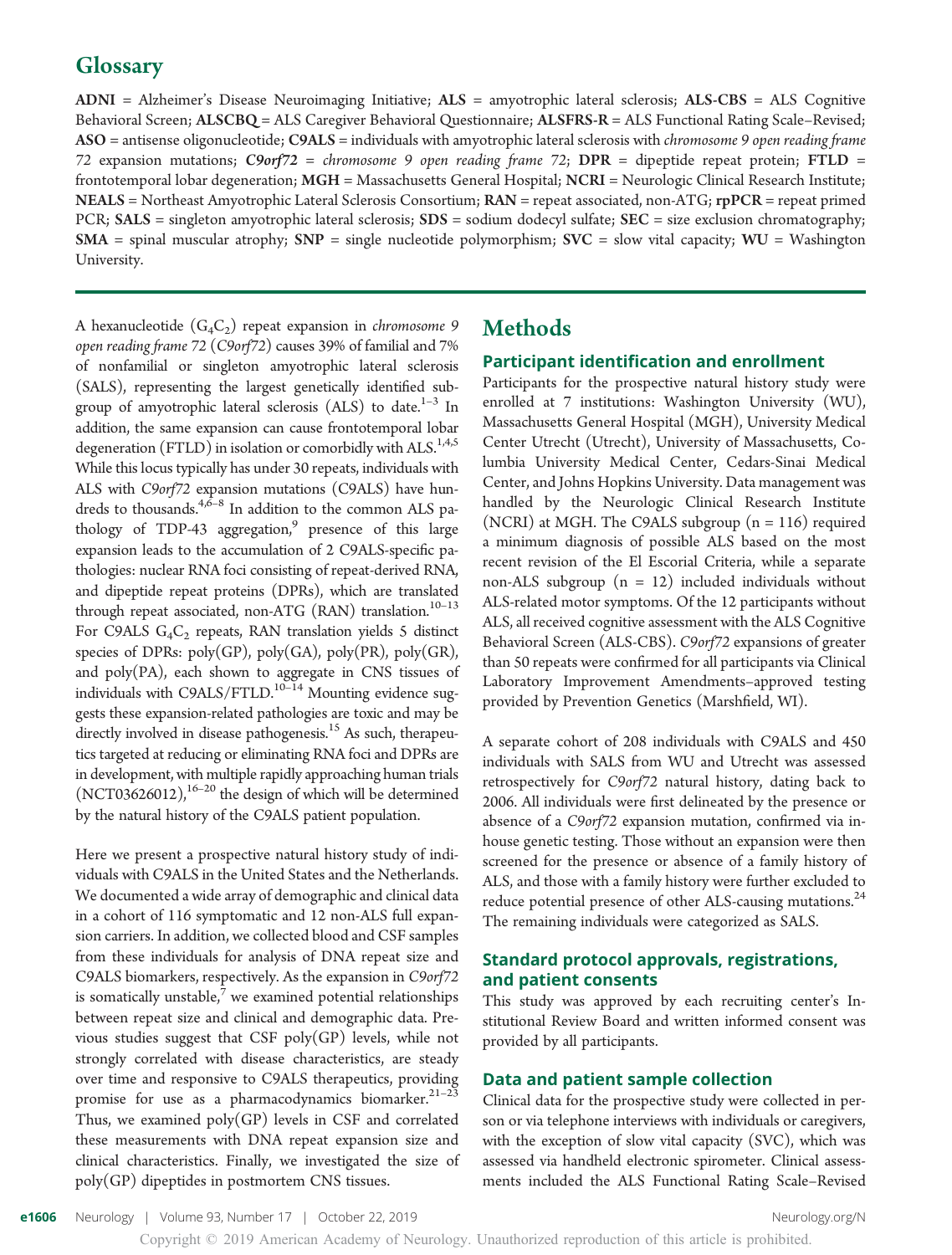(ALSFRS-R), ALS-CBS, and ALS Caregiver Behavioral Questionnaire (ALSCBQ). Severe cognitive impairment consistent with a diagnosis of FTLD was defined as an initial ALS-CBS score of 10 or less out of a total score of 20, and moderate cognitive impairment as 11–15. Family history of ALS, dementia, or both was assessed with criteria defined in Byrne et al.<sup>25</sup> Additional data included family and personal medical history, medication use, ALS-related history (onset site, onset date, timeline of symptom progression), physical and neurologic examination, vital signs, and demographics. Biological specimens from prospective study participants were also collected, including whole blood, serum, CSF, and urine. Participants were enrolled over a 44-month period and data were collected until study closing. In addition, participants were followed for survival outcomes after study closing, up until the date of this report. Study site personnel were trained on good clinical practices and study outcome measures. Data were collected by the sites and recorded on source documents, then subsequently captured in the NeuroBANK patient-centric platform ([neurobank.org/\)](http://neurobank.org/) and monitored remotely for consistency and completeness.

Longitudinal data were acquired through follow-up visits or phone calls. In total, we were able to acquire at least 2 longitudinal measures from 88 participants for ALSFRS-R, 53 for SVC, 42 for ALS-CBS, and 29 for ALSCBQ. The average time (and range) between measures was 2.6 months (0.6–14.5) for ALSFRS-R, 7.6 (0.7–26.6) for SVC, 7.8 (0.7–26.6) for ALS-CBS, and 3.9 (0.6–18.1) for ALSCBQ. A total of 21 participants in the prospective C9ALS subgroup reached mortality within 6 months of study enrollment and 12 more between 6 and 12 months. In addition, 21 C9ALS participants enrolled less than 6 months before study closing. Of the 42 participants enrolled in the study for 6 months or less, 16 were still able to provide longitudinal data for ALSFRS-R, 12 for SVC, 10 for ALS-CBS, and 7 for ALSCBQ. Other reasons for lack of follow-up are mixed and include inability to perform tasks due to disease progression, time constraints during clinic visits, and inability to travel to the study site.

In the non-ALS subgroup  $(n = 12 \text{ individuals})$ , longitudinal ALS-CBS measures were available for 7 individuals, with an average (range) of 9.2 months (5.3–18.2) between measures. No individuals without ALS reached mortality during the study. Five participants without ALS were enrolled within 9 months of study closure, the average time between measures in this group, 4 of whom did not provide longitudinal data. One other individual conducted their follow-up remotely via phone and thus was unable to provide a longitudinal ALS-CBS assessment.

Clinical data for the retrospective cohort were collected through chart review and recorded to a central database.

Blood-derived DNA samples from unexpanded individuals were from the Knight Alzheimer's Disease Research Center at WU and the Alzheimer's Disease Neuroimaging Initiative

(ADNI) database ([loni.ucla.edu\ADNI](http://www.loni.ucla.edu/ADNI); for up-to-date information, see [adni-info.org\)](http://www.adni-info.org/). As there is no association between repeat size and dementia of the Alzheimer type status, $26$  all individuals were grouped together for analysis. This study was approved by each recruiting center's institutional review board and was carried out in accordance with the approved protocol.

Autopsy samples used in  $poly(GP)$  size assessments were from a separate cohort of individuals with C9ALS from WU. All samples were collected between 6 and 32 hours of death, flash frozen in liquid nitrogen, and stored at −80°C until use.

#### DNA repeat size measurement

Presence or absence of an expanded repeat was assessed with repeat primed PCR (rpPCR) as previously described<sup>26</sup> using published primer concentrations and sequences.<sup>2</sup> PCR products were analyzed with an ABI 3130xl Genetic Analyzer (Applied Biosystems, Foster City, CA) and GeneMapper software. rpPCR was also used to quantify repeat sizes in unexpanded individuals.

 $G_4C_2$  repeat size assessment of full expansions was performed with Southern blot. DNA was isolated from whole blood samples by a core facility at WU and sent to Dr. Robert H. Brown's laboratory for analysis. DNA was digested with AluI and DdeI, followed by gel electrophoresis and probing with a  $(GGGGCC)_{5}$ -DIG probe. Bands were visualized using an anti-DIG antibody and a chemiluminescent protocol. For quantification, densitometry plots were generated for each lane using GelEval software (FrogDance Software; version 1.37). Density peaks for each ladder band were used to create a standard curve, from which sample density peak sizes were interpolated (GraphPad Prism; version 7.0). Due to the upper limit of the ladder, this method could not accurately distinguish expansion sizes greater than 3,855 repeats. Sixteen samples were measured twice, with a median difference of 318 repeats between measurements. All Southern blot size assessments were blinded to eliminate experimenter bias. Prior to unblinding, samples with technical abnormalities (e.g., gel band too faint, presence of nonspecific artifact) were excluded. In total, samples from 100 individuals with C9ALS and participants without ALS were analyzed, with 11 being excluded, leaving 89 for further analysis.

#### Haplotype analysis

Unexpanded individuals were genotyped for a 24 single nucleotide polymorphism (SNP) at-risk haplotype associated with expanded  $C9$ orf72 repeats<sup>27</sup> using an Illumina 610 array. Stringent quality control criteria were applied to remove lowquality SNPs.<sup>28</sup> The SNPs reported previously as part of the risk haplotype for  $C9$ orf $72^{27}$  were extracted and haplotype analysis was performed using PLINK. Haplotype carrier status was defined as individuals with at least 21/24 matching SNPs.

#### Poly(GP) measurement and size assessment

Relative concentrations of  $poly(GP)$  were measured via immunoassay. A monoclonal mouse anti-poly(GP) antibody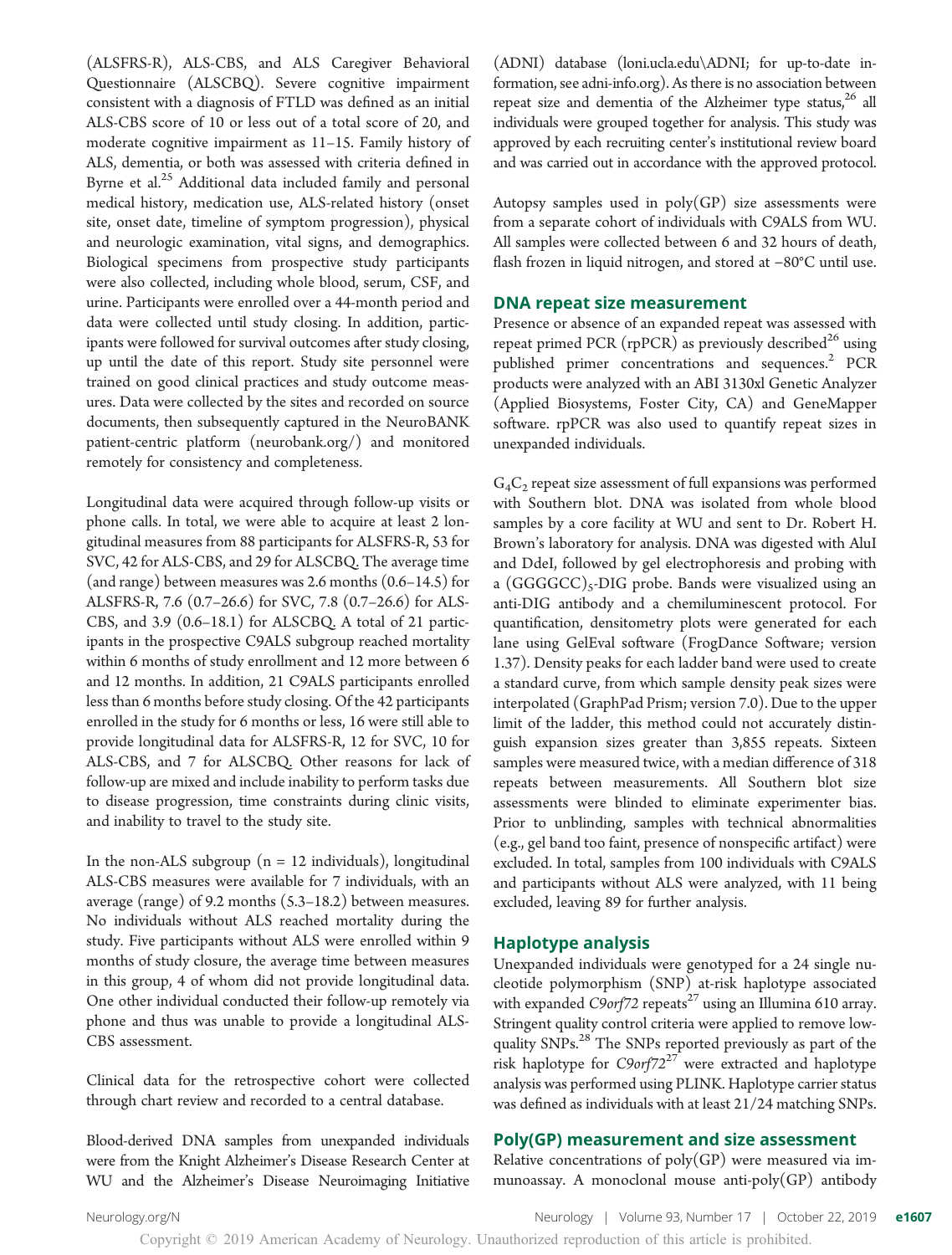(Biogen, Boston, MA) was incubated on goat anti-mouse plates (Meso Scale Diagnostics, Rockville, MD) for capture. Consecutive incubations with a polyclonal rabbit antipoly(GP) antibody (Biogen) followed by a sulfo-tagged goat anti-rabbit antibody (Meso Scale Diagnostics) were used for detection. "Relative concentration" designations refer to the amount of  $poly(GP)$  signal present in an equivalent amount of DPR-containing tissue or cell lysate. Thus, axes display ng/mL of total standard lysate rather than absolute concentration of poly(GP).

For assessment of  $poly(GP)$  in CSF, undiluted samples were measured in triplicate (45 μL/well). Any sample displaying less than twice the average signal in blank wells was considered a zero value and all non-zero samples achieved a coefficient of variation of less than 15.

For  $poly(GP)$  size assessment, samples were first separated with size exclusion chromatography (SEC) and then quantified with the  $poly(GP)$  immunoassay. Autopsy samples were homogenized in TEN buffer (10 mM Tris pH 8.0, 1 mM EDTA, 100 mM NaCl) with 2% sodium dodecyl sulfate (SDS) and fresh protease inhibitors (Sigma Aldrich, St. Louis, MO), sonicated briefly, and centrifuged at 100,000 g for 30 minutes at 4°C to remove insoluble protein species. Resultant supernatants were normalized by volume, loaded into a Superdex 200 10/300 GL SEC column (GE Healthcare, Chicago, IL), and separated into 1 mL fractions at a flow rate of 0.75 mL/min in TEN buffer + 0.5% SDS. SEC fractions were measured with the poly(GP) immunoassay in triplicate.

#### Statistical analyses

Statistical analyses were performed in GraphPad Prism version 7.0. Central tendency markers represent mean, while error bars represent SD. All correlations were analyzed with linear regression. All reported  $p$  values were corrected for multiple comparisons across the entire study (false discovery rate).

Survival analyses for the prospective C9ALS cohort included 88 individuals with definitive survival endpoints, while the remaining 28 participants who were either alive or lost to follow-up were right-censored on last known date of contact. Censored data points are marked with tick marks in figure 1A. Survival comparisons of retrospective C9ALS and SALS were done with log-rank (Mantel-Cox) test.

#### Data availability

All data from this study are stored in the NeuroBANK™ [\(neurobank.org/](http://neurobank.org/)) data repository at the MGH NCRI and are linked with biospecimen repositories. We will share deidentified datasets with researchers who want to advance understanding of neurologic disease. A limited amount of deidentified biofluid samples (DNA, serum, peripheral blood mononuclear cells, urine, and CSF) collected from this study are stored at the Northeast ALS (NEALS) Biorepository [\(neals.org/for-als-researchers/neals-sample-repository/\)](https://www.neals.org/for-als-researchers/neals-sample-repository/) and

are publicly available to researchers around the world. All requests for data and biofluid samples will go through the NEALS Sample Repository through an application request system for qualified researchers. All biofluid samples will be available until they are depleted. Data will be made public 1 year postpublication.

## Results

#### C9ALS natural history: Prospective disease onset and survival

Data were collected prospectively from 116 symptomatic C9ALS and 12 non-ALS full expansion carriers. Of the symptomatic individuals, 53 were male and 63 female. Average age at disease onset was  $57.9 \pm 8.3$  years (figure 1A and table). At the time of this report, 88 individuals had reached a survival endpoint (either mortality or initiation of invasive ventilation) and 28 were either still alive or lost to follow-up. Median survival in this population was 36.9 months after disease onset (figure 1B and table). Site of disease onset and patient-reported family histories (following criteria defined by Byrne et al.<sup>25</sup>) are described in figure 1, C and D, and the table.

## C9ALS natural history: Retrospective disease onset and survival

In addition to the prospective study, we collected retrospective survival and age at onset information from a separate cohort of 208 individuals with C9ALS and 450 individuals with SALS. Mean age at onset from the retrospective cohort was similar to the prospective cohort:  $59.0 \pm 9.3$  years for C9ALS and  $59.3 \pm 12.1$  years for SALS (figure 1E). Median survival was 29.9 and 30 months for C9ALS and SALS, respectively; however, notably, the C9ALS group had a significantly smaller fraction of slow-progressing individuals (figure 1F).

#### C9ALS natural history: Prospective ALSFRS-R, SVC, ALS-CBS, and ALSCBQ

Longitudinal data for individuals with C9ALS were available for ALSFRS-R ( $n = 88$ ), SVC ( $n = 53$ ), ALS-CBS ( $n = 42$ ), and  $ALSCBQ$  (n = 29). In addition, baseline ALS-CBS data were collected from 101 C9ALS participants. We observed an average monthly decline in ALSFRS-R of −1.8 ± 1.7 and SVC of −1.4% ± 3.24% (figure 2, A and B). At first visit, 47.5% (48/101) of individuals with available data presented as cognitively normal, 32.7% (33/101) as moderately impaired, and 19.8% (20/101) as severely impaired (table). We observed little change in ALS-CBS or ALSCBQ total scores (figure 2, C and D) or individual subscores (figure 2, E–L) over time in this cohort. In addition, we obtained baseline ALS-CBS data for all 12 participants in the non-ALS cohort. Of these, 6/12 presented as cognitively normal, 3/12 as moderately impaired, and 3/12 as severely impaired. During the course of this study, no change in ALS-CBS impairment status was observed in the 7 individuals without ALS for whom longitudinal measures were available.

e1608 Neurology | Volume 93, Number 17 | October 22, 2019 [Neurology.org/N](http://neurology.org/n) Neurology.org/N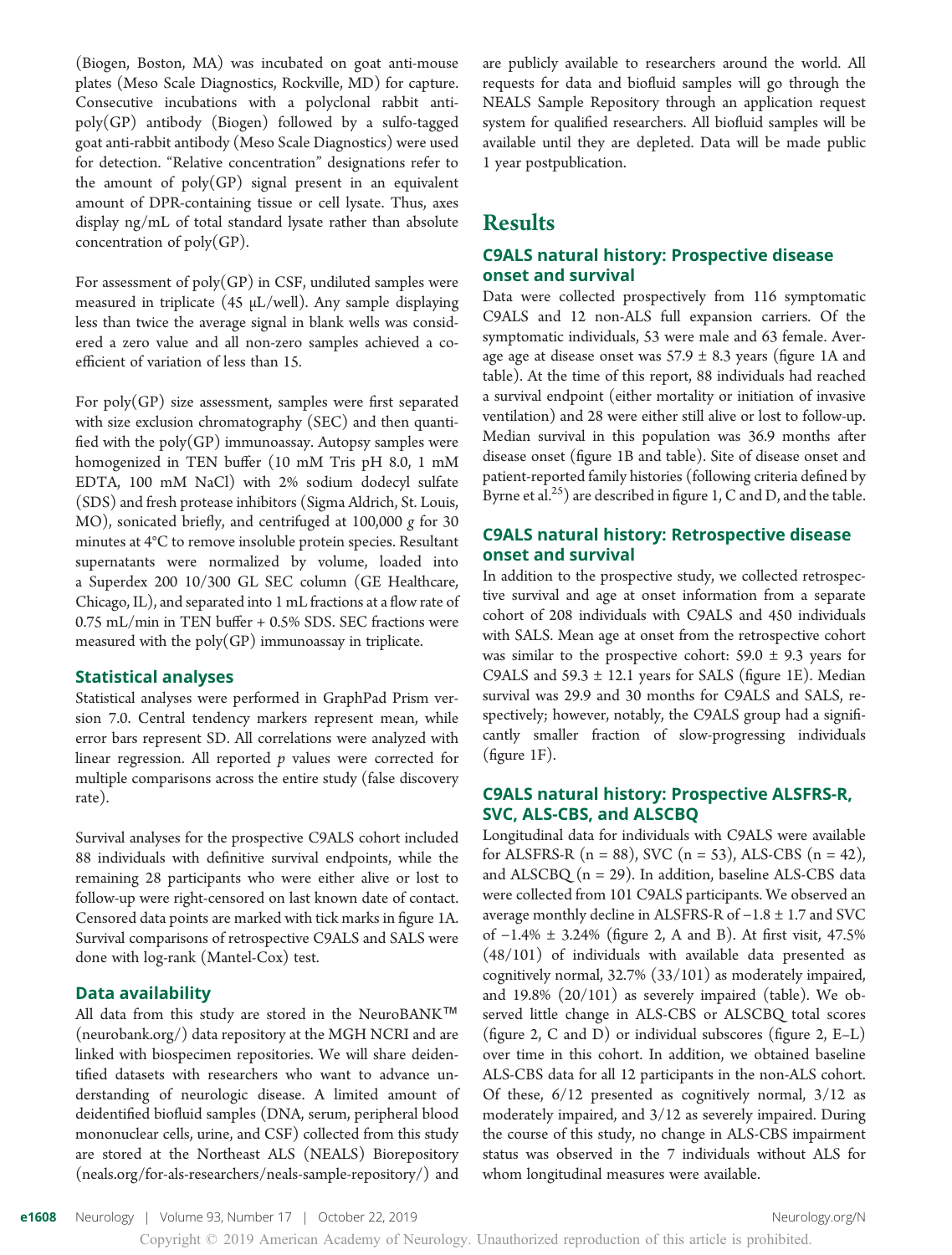Figure 1 Individuals with amyotrophic lateral sclerosis (ALS) with chromosome 9 open reading frame 72 expansion mutations (C9ALS) natural history: Descriptive characteristics



(A) Distribution of ages at onset for the prospective C9ALS cohort (n = 116 individuals; mean age at onset 57.9 ± 8.3 years). (B) Mortality in the prospective C9ALS cohort (n = 88 individuals reaching survival endpoint; n = 28 individuals alive or lost to follow-up; right-censored on last known date of contact; marked<br>with tick marks; median survival 36.9 months). (C) Distributi in the prospective cohort (n = 128 individuals). (E) Distribution of ages at onset for retrospective C9ALS (n = 208 individuals; mean age at onset 59.0 ± 9.3 years) and singleton amyotrophic lateral sclerosis (SALS) (n = 450 individuals; mean age at onset 59.3 ± 12.1 years) cohorts. (F) Mortality in retrospective C9ALS (n = 195 individuals; median survival 29.9 months) and SALS cohorts (n = 214 individuals; median survival 30 months). Upper quartile survival displays significantly decreased disease duration in slow-progressing C9ALS (n = 48 individuals; median survival 55 months) as compared to SALS (n = 53 individuals; median survival 73 months) (log-rank [Mantel-Cox] test:  $p < 0.001$ ).

#### Relationship of expansion size and age in prospective cohort

We probed  $G_4C_2$  repeat size in blood DNA from 89 individuals in the prospective C9ALS and non-ALS cohorts. The average repeat size was  $2,789 \pm 757$  repeats, noting that 10 individuals' repeat sizes were within 318 repeats of the upper limit of detection. We observed a significant positive correlation of age at disease onset and repeat size (figure 3A). As expected, we also found a positive correlation between repeat size and age at sample collection (figure 3, B and C). We

observed no significant correlations between repeat size and survival after onset or ALSFRS-R rate of decline (figure 3, D and E).

#### Relationship of expansion size and age in unexpanded individuals

We hypothesized that repeat size and age correlations we observed in the prospective cohort may represent dynamic  $G_4C_2$  expansion over time. We extended our analyses to blood-derived DNA samples from a large  $(n = 674)$  cohort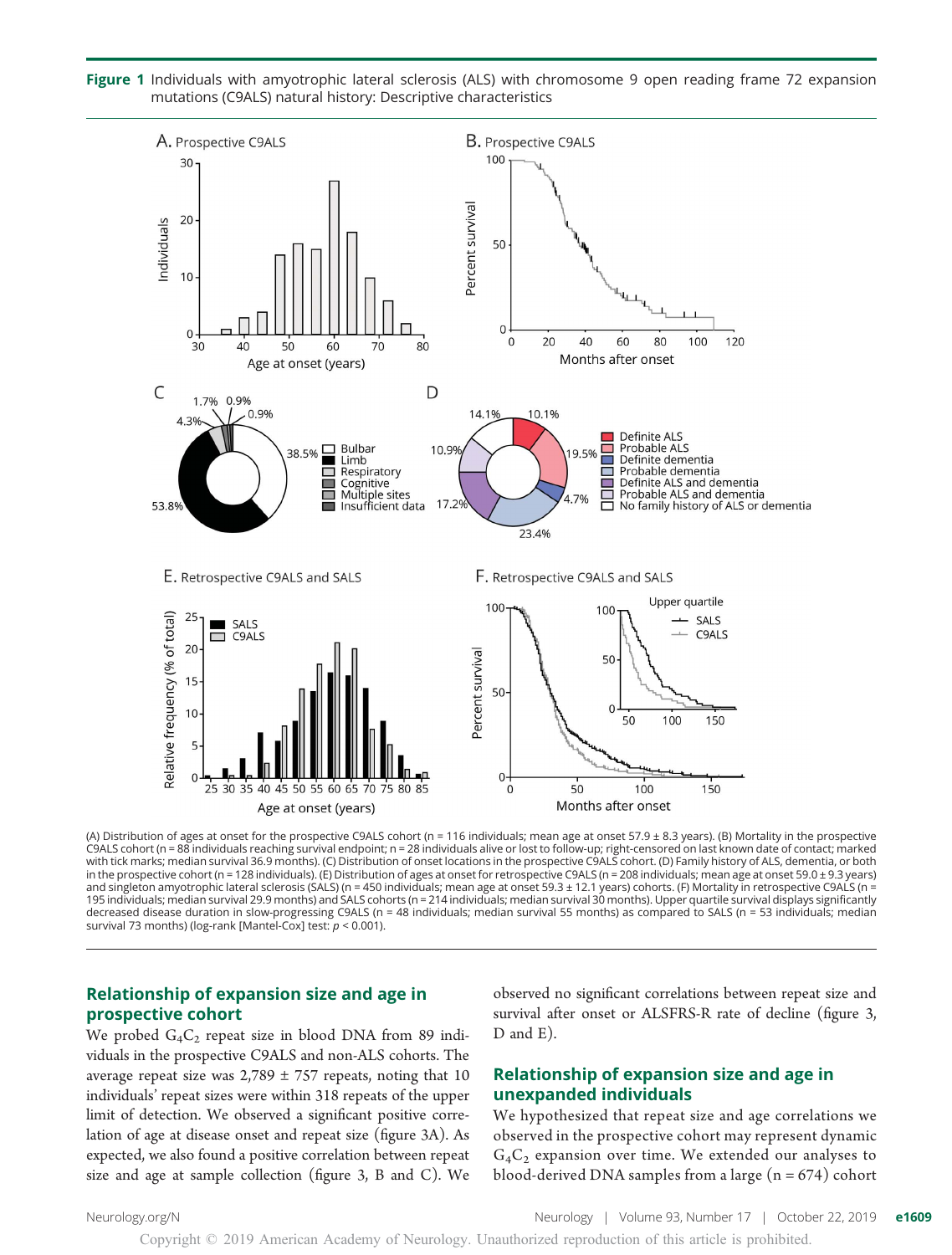Table Clinical values/prospective cohort

| <b>Clinical values</b>                                     | Prospective<br>cohort, % (n) |
|------------------------------------------------------------|------------------------------|
|                                                            |                              |
| Male                                                       | 45.7                         |
| Average age at onset, y, mean $\pm$ SD                     | $57.9 \pm 8.3$               |
| Median survival, mo                                        | 36.9                         |
| <b>Onset location</b>                                      |                              |
| Limb                                                       | 53.8 (63/116)                |
| <b>Bulbar</b>                                              | 38.5 (45/116)                |
| Respiratory                                                | 4.3 (5/116)                  |
| Cognitive                                                  | 1.7 (2/116)                  |
| <b>Multiple sites</b>                                      | 0.9(1/116)                   |
| <b>Insufficient data</b>                                   | 0.9(1/116)                   |
| Family history (criteria from Byrne et al. <sup>25</sup> ) |                              |
| <b>Definite ALS only</b>                                   | 10.1 (13/128)                |
| <b>Probable ALS only</b>                                   | 19.5 (25/128)                |
| Definite dementia only                                     | 4.7 (6/128)                  |
| Probable dementia only                                     | 23.4 (30/128)                |
| <b>Definite ALS and dementia</b>                           | 17.2 (22/128)                |
| <b>Probable ALS and dementia</b>                           | 10.9 (14/128)                |
| No known family history                                    | 14.1 (18/128)                |
| <b>Cognitive impairment (ALS-CBS)</b>                      |                              |
| Cognitively normal (score 16-20)                           | 47.5 (48/101)                |
| Moderate impairment (score 11-15)                          | 32.7 (33/101)                |
| Severe impairment (score <11)                              | 19.8 (20/101)                |

Abbreviations: ALS = amyotrophic lateral sclerosis; ALS-CBS = ALS Cognitive Behavioral Screen.

of individuals with unexpanded repeat sizes (<30 repeats) from WU and ADNI. Within this population, 36% (244/674) of individuals were carriers of the C9orf72 risk haplotype. Mirroring previously described populations,  $^{5,29}$ haplotype carriers in this cohort have a significantly larger repeat size than noncarriers, suggesting that this genetic background may be permissive to expansion (figure 3F).

Inherited repeat size is a known risk factor for active expansion in similar repeat disorders.<sup>30</sup> We hypothesized that repeat size would be age-dependent in unexpanded individuals with large repeat sizes. We defined large, unexpanded repeats as the upper quintile of repeat sizes in the haplotype carrier group (upper 47 of 244 individuals). Indeed, within this group, we observed a significant positive correlation with age at sample collection (figure 3, G and H).

#### Poly(GP) dipeptides are large and CSF levels negatively correlate with DNA repeat size

We measured relative concentrations of  $poly(GP)$  in CSF of C9ALS and non-ALS carriers from the prospective cohort, as well as individuals with SALS from WU, confirming C9 specificity of the immunoassay (figure 4A). Next, we examined poly(GP) in longitudinal CSF draws from a subset of individuals and observed that  $poly(GP)$  levels remain steady over time (figure 4B), consistent with previous reports.<sup>22</sup> We found no significant correlations between poly(GP) CSF levels and ALS history measures, such as age at onset, survival, and ALSFRS-R rate of change (figure 4C–E). Interestingly, we observed a significant negative correlation between DNA repeat size and  $poly(GP)$  levels (figure 4F).

Finally, we investigated DPR size in human CNS autopsy tissue. We fractionated soluble protein from C9ALS CNS autopsy tissues by size and measured relative  $poly(GP)$  concentration in various size ranges. This assay efficiently separated protein sizes covering the expected range of DPR repeats (figure 4G). We observed  $poly(GP)$  signal only in large fractions of both cerebellum and frontal cortex (figure 4H), indicative of full length repeat peptides.

## **Discussion**

Immense progress has been made in understanding the pathobiology of C9ALS since its discovery in 2011. Of particular importance has been the discovery of RNA foci and DPR pathologies, which numerous laboratory studies have now linked to toxicity in human and animal models.<sup>15</sup> Correspondingly, much focus has been recently placed on repeat RNA-lowering therapeutics such as antisense oligonucleotides (ASOs), which effectively reduce both RNA foci and DPR pathologies and have been shown to alleviate defects in C9ALS cell and animal models.<sup>16–19</sup> These promising treatments are rapidly progressing toward clinical trials (for example, NCT03626012), following the path of similar ASO therapies for spinal muscular atrophy  $(SMA)^{31}$  and SOD1 ALS.<sup>32</sup> The data herein will help facilitate design of these trials by providing an evidence-based description of the natural history and pathologic features of C9ALS and further supporting poly(GP) as a pharmacodynamic biomarker.

In our prospective analysis of C9ALS clinical characteristics, we found a mean age at onset of  $57.9 \pm 8.3$  years and a median survival of 36.9 months (figure 1, A and B). Interestingly, our retrospective C9ALS cohort presented with similar onset  $(59.0 \pm 9.3 \text{ years})$  but a shorter survival  $(29.9 \text{ months})$  than the prospective cohort. While the reasons for these disparities are unclear, this may reflect inherent differences in prospective and retrospective data collection. A number of retrospectively collected C9ALS natural history datasets have been reported previously; however, clinical characteristics in these studies have been notably variable, for reasons difficult to pinpoint.<sup>1,4,5,33–37</sup> In addition, one small prospective study has described C9ALS disease progression<sup>38</sup>; however, this

e1610 Neurology | Volume 93, Number 17 | October 22, 2019 [Neurology.org/N](http://neurology.org/n) Neurology.org/N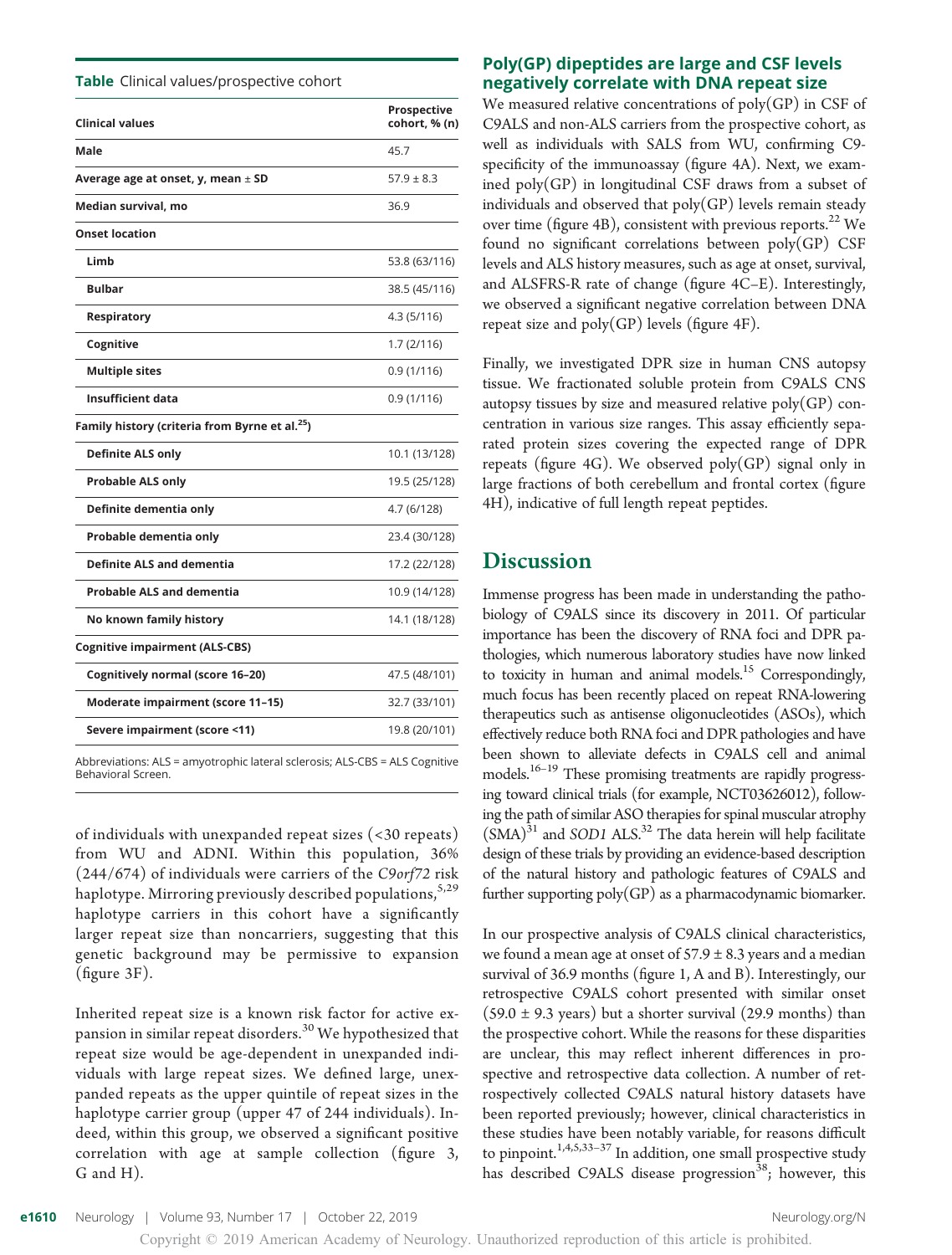

Figure 2 Individuals with amyotrophic lateral sclerosis (ALS) with chromosome 9 open reading frame 72 expansion mutations (C9ALS) natural history: Measures of disease progression

(A) ALS Functional Rating Scale–Revised (ALSFRS-R), (B) slow vital capacity (SVC), (C) ALS Cognitive Behavioral Screen (ALS-CBS), and (D) ALS Caregiver Behavioral Questionnaire (ALSCBQ) rates of decline for individuals with C9ALS with at least 2 longitudinal data points. (ALSFRS-R: n = 88; SVC: n = 53; ALS-CBS:  $n = 42$ ; ALSCBQ:  $n = 29$ .) (E-H) ALSFRS-R ( $n = 88$ ) and (I-L) ALS-CBS ( $n = 42$ ) subscore rates of change.

study included only 21 symptomatic individuals with C9ALS, of whom only 9 reached a survival endpoint during the study period. By prospectively collecting clinical data from a large, multicenter C9ALS population, this report definitively describes C9ALS natural history, which will aid upcoming trials in accurately determining study length and other measures, such as power calculations, that are dependent on expectations of participants' survival.

In our retrospective analysis, we identified less variance in age at onset and fewer very slowly progressing cases in C9ALS compared to SALS (figure 1E, F). In measures of disease progression from prospective individuals with C9ALS, we observed an ALSFRS-R rate of decline of −1.8 ± 1.7 and SVC of −1.4% ± 3.24% of predicted (figure 2, A and B). In comparison, the PRO-ACT dataset consisting of over 8,600 individuals with ALS compiled from 16 ALS clinical trials demonstrated more variation in rates of decline, at −1.02 ± 2.3 and −2.3% ± 6.9% for ALSFRS-R and forced vital capacity, respectively,<sup>39</sup> but why differences are observed between the mean values of these measures between these 2 datasets is not yet understood. The C9ALS population presented here displays a relatively more homogenous clinical description than the non-C9ALS population. Finally, we assessed utility of ALS-CBS and ALSCBQ in evaluating longitudinal cognitive changes in the prospective C9ALS cohort. In either measure, we were unable to observe changes over time (figure 2, C and D), though it is unclear whether these results represent a true lack of decline or an inability of these measures to accurately assess longitudinal cognitive function. With all measures of disease progression presented here, it is important to consider possible ascertainment bias due to unavailability of follow-up and longitudinal data, which may be more likely to occur in individuals with quickly progressing disease. In addition, while rare, a small percentage of the C9ALS individuals may carry a second, unrelated disease-linked mutation, which may affect progression rates in an undetermined way. This was not assessed in this population. Nevertheless, collectively these data provide a template for C9ALS clinical trial design moving forward, and it is expected that the relative homogeneity of the C9ALS population will decrease the number of participants required to observe a treatment effect.

[Neurology.org/N](http://neurology.org/n) Neurology | Volume 93, Number 17 | October 22, 2019 **e1611**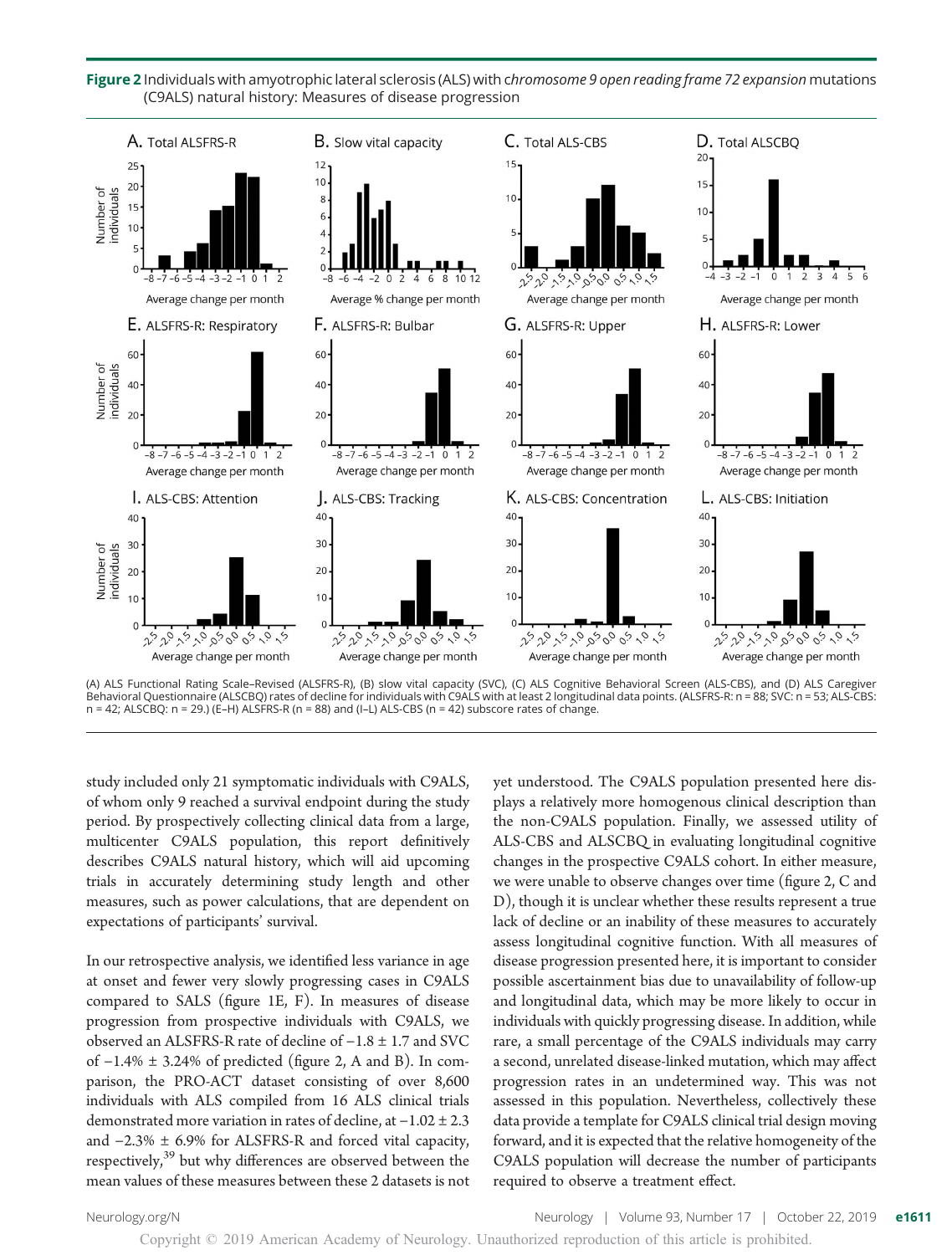Figure 3 Relationship of  $G_4C_2$  repeat size and age



 $G_4C_2$  repeat size in blood, as measured by southern blot, has a significant positive correlation with (A) age at disease onset (n = 79; R = 0.254; p = 0.05) and (B) age at sample collection (n = 89; R = 0.281;  $p = 0.02$ ). (C) When individuals are separated by median repeat size, age at collection is significantly higher in the top half than the bottom half (n = 89; Mann-Whitney U test: p < 0.01\*\*). Repeat size does not correlate with (D) survival (n = 61; R = 0.031; p = 0.91) after onset or (E) ALS Functional Rating Scale–Revised (ALSFRS-R) rates of decline (n = 66; R = 0.053; p = 0.90). (F) In an unexpanded (<30 repeats) population, haplotype-carrying individuals have a significantly larger average repeat size in blood than noncarriers (n = 244 haplotype carriers, n = 430 noncarriers; Mann-Whitney U test: p < 0.0001). (G) In individuals without ALS carrying the *chromosome 9 open reading frame 72 (C9orf72)–*associated risk haplotype with large, yet unexpanded repeat<br>sizes (upper quintile; 13–25 repeats), repeat size is signific significantly higher in the top half of large, unexpanded repeat carriers than the bottom half (n = 47; Mann-Whitney U test:  $p < 0.01**$ ). All p values are corrected for multiple comparisons (false discovery rate).

Importantly, during our prospective study, we collected C9ALS biofluids, which are now housed in the NEALS Biorepository and are available for C9orf72-related research [\(neals.org/for-als-researchers/neals-sample-repository/](https://www.neals.org/for-als-researchers/neals-sample-repository/)). We analyzed blood DNA repeat size in full expansion carriers, which we found to correlate with individuals' ages at sample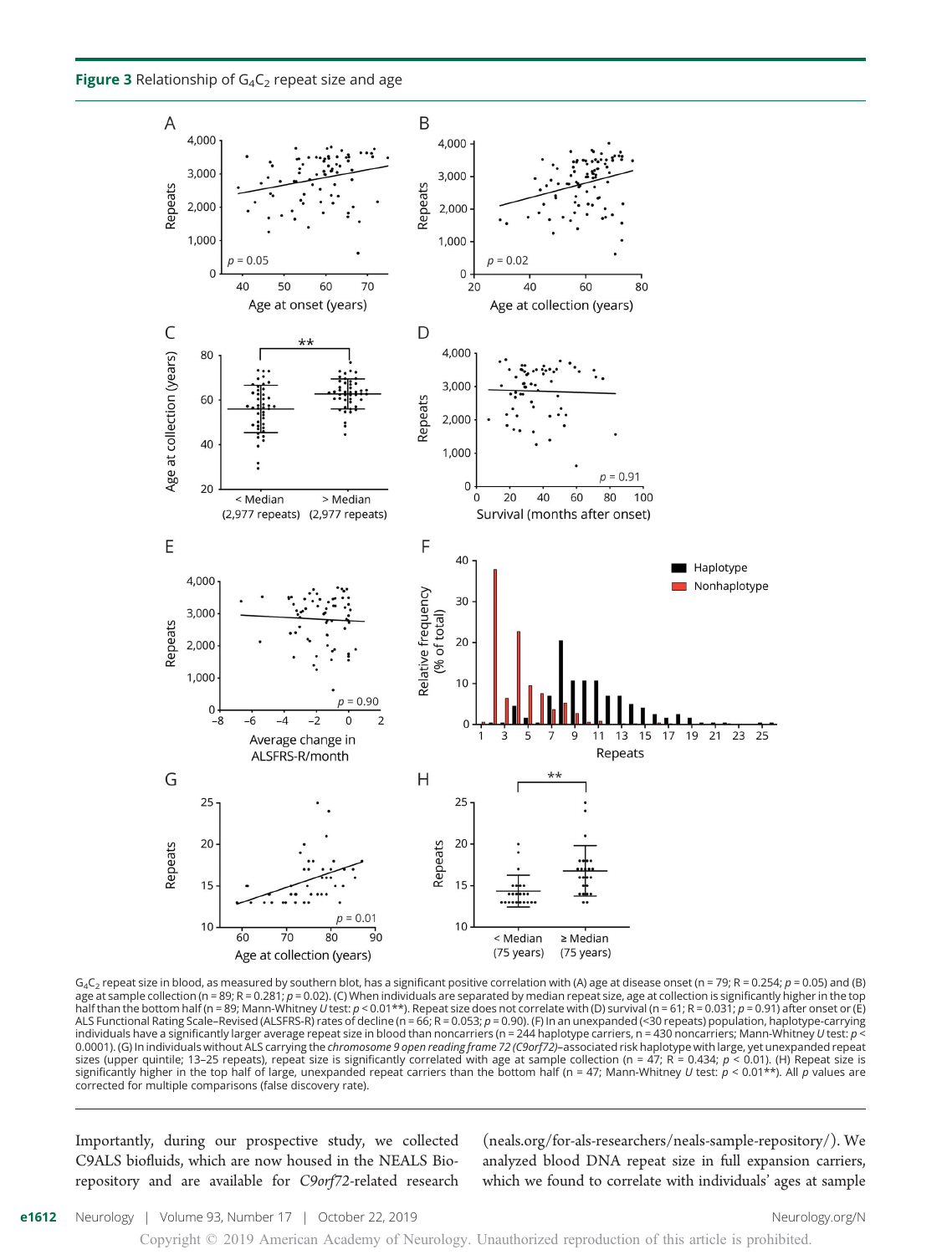

Figure 4 Poly(GP) in individuals with amyotrophic lateral sclerosis (ALS) with chromosome 9 open reading frame 72 expansion mutations (C9ALS) CSF and size in autopsy tissue

(A) Poly(GP) in CSF is highly C9-specific, with signal only observed in full expansion carriers (n = 32 C9ALS; n = 4 singleton ALS [SALS]; n = 6 C9+ carriers without ALS [AC]). (B) Poly(GP) levels are consistent between draws for 9 out of 10 individuals with longitudinal CSF draws. (C–F) CSF poly(GP) correlations with (C) ALS age at onset (n = 30 individuals; R = 0.040; p = 0.91), (D) survival (n = 20 individuals; R = 0.023; p = 0.92), (E) ALS Functional Rating Scale–Revised (ALSFRS-R) average monthly rate of change (n = 25 individuals; R = 0.111; p = 0.90), and (F) blood DNA repeat size, as measured by southern blot (n = 34 individuals; R = 0.371;  $p$  = 0.05). (G) size exclusion chromatography (SEC) standard proteins (Bio-Rad, Hercules, CA) separated by a superdex 10/300 GL SEC column used in poly(GP) size assessments, demonstrating efficient separation of relevant protein sizes. (H) Poly(GP) is observed in large SEC-separated C9ALS autopsy CNS samples. All samples are normalized to fraction 9 (the largest SEC fraction after void volume). Dotted line represents SEC standard proteins as shown in G. Matched patient autopsies were used for cerebellum and frontal cortex analyses. All p values are corrected for multiple comparisons (false discovery rate).

collection (figure 3, B and C), a result that mirrors several previously published reports in C9ALS populations,  $4,7,40-43$ including one recent report showing a similar relationship in a large cohort of presymptomatic expansion carriers.<sup>43</sup> Interestingly, we also observed a positive correlation of repeat size and age in a separate population of unexpanded individuals without ALS (figure 3, G and H). One possible interpretation of these data is that the C9orf72 repeat is dynamic and able to expand over time. Similar genomic instability has been demonstrated in other expansion disorders.<sup>30,44-48</sup> Further, an abundance of SALS is attributed to C9orf72 expansions<sup>1</sup> and somatic mosaicism is commonly observed in C9ALS expansions,  $4,6,7$  both suggesting dynamic expansion is possible. Alternatively, it is possible that presence of larger repeats is in some way protective and is thus over-represented in older populations. Indeed, we observed a positive correlation between repeat size and age at onset in the C9ALS prospective cohort (figure 3A). In support of this, it is known that presence of large repeats decreases RNA levels of C9orf72,<sup>2,3,19,49</sup> which could potentially provide a protective effect by lowering levels of nascent RNA foci or DPRs. In addition, sequestration of larger repeat RNAs into RNA foci in the nucleus could result in less cytoplasmic RAN translation, as supported by one study that found RNA foci and  $poly(GP)$  inclusions rarely occurring in the same cells.<sup>11</sup> Consistent with this, in this study we observed a negative correlation between DNA repeat size and  $poly(GP)$  levels in individuals with C9ALS (figure 4F), which could be attributed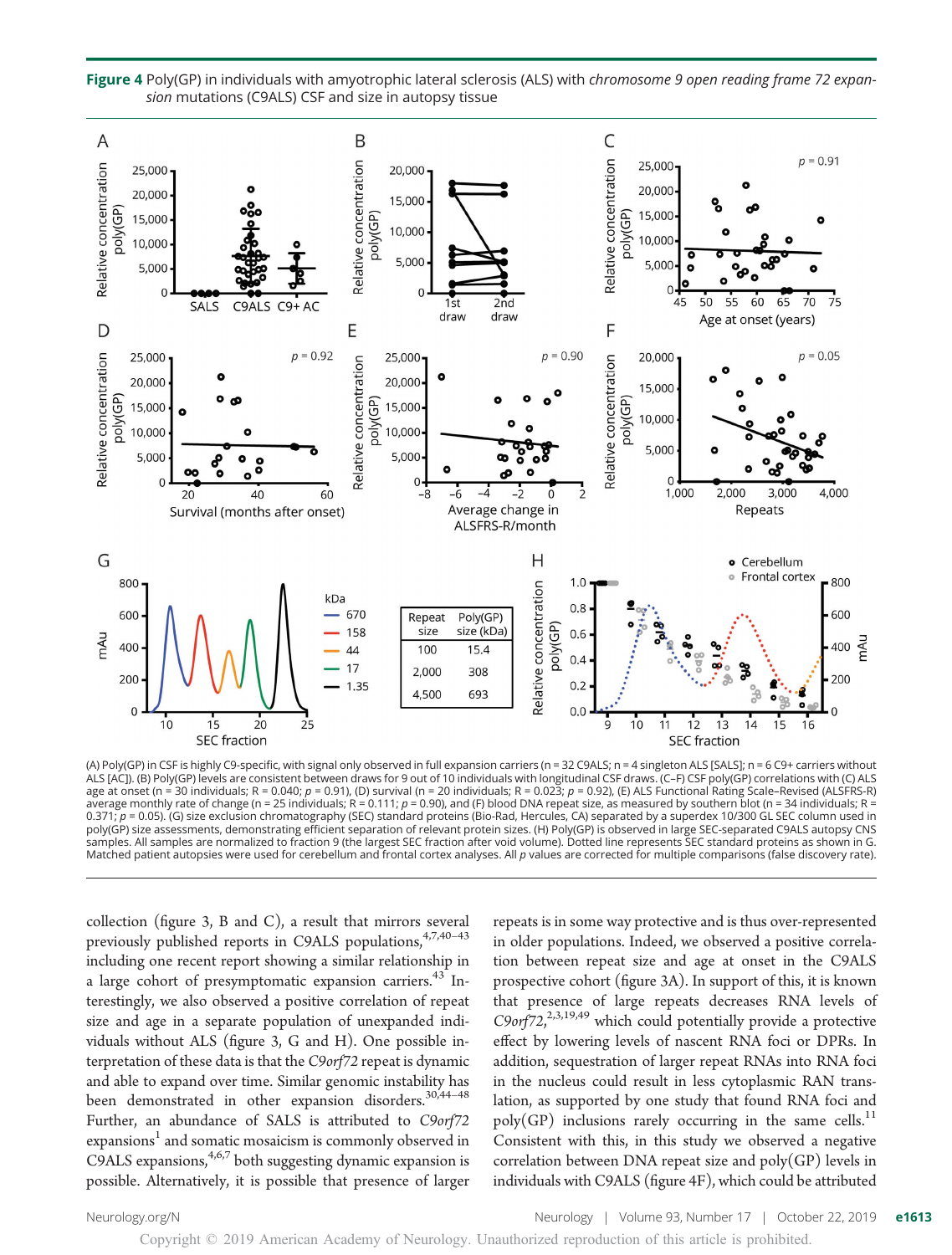to these or other yet unexplored mechanisms. It should be noted that these results were obtained from blood-derived DNA and may not accurately represent CNS expansion characteristics. It is also important to note that one previous report found a significantly older age at onset and lower methylation of an upstream CpG island in short expansion carriers (55–100 repeats) than in full expansion carriers, supporting a possible inverse relationship of repeat size and onset age,<sup>8</sup> while 2 other reports were unable to find any relationship of repeat size with onset age,  $6,50$  albeit with smaller sample sizes than in this study. Future studies in cell culture and animal models will help to refine the interpretation of these interesting correlations.

As C9ALS-targeted therapies begin to move toward clinical trials, it becomes increasingly important to develop methods to measure drug target engagement. To this end, C9ALS pharmacodynamic biomarkers have begun to be explored, such as poly(GP).<sup>22</sup> We sought to provide insight into the characteristics of poly(GP) in both CSF and autopsy tissue to further investigate use of this DPR as a C9ALS biomarker. While we found no correlations between  $CSF$  poly $(GP)$  and ALS natural history measures (figure 4, C–E), we were able to confirm that CSF poly(GP) is C9-specific and its levels are consistent over time (figure 4, A and B), supporting its continued use as a pharmacodynamics biomarker for expansion-targeted therapeutics. However, the lack of correlation between poly(GP) levels and clinical measures, which is consistent with previous findings, $22$  suggests that this measure likely does not inform on disease status and perhaps other pathologies are involved in disease pathogenesis, though these analyses could be confounded by low sample sizes in some cases. Finally, we sought to examine DPR size in individuals with C9ALS. In human CNS samples, we observed very large  $poly(GP)$  dipeptides, including those upwards of 2,000 repeats (figure 4H). While we did not observe smaller  $poly(GP)$  species here, it is possible that these are below the sensitivity limits of our immunoassay; as the epitope for  $poly(GP)$  antibodies is inherently repetitive, this assay likely has greater sensitivity for larger species. In addition, while we only used soluble lysates in these analyses and ran this experiment under highly denaturing conditions, we cannot rule out the possibility that these sizes could be obscured by some degree of secondary structure or protein interactions. Nevertheless, this experiment highlights 2 important findings: large DPRs are synthesized in human brains and  $poly(GP)$  being measured with immunoassays is likely only representing large species. Our results suggest that when possible, large DPRs should be used in mechanistic studies.

We have presented a comprehensive clinical description of C9ALS and provided a template for upcoming C9ALS clinical trials. In addition, through collection of longitudinal biofluid samples and comparison to our prospectively collected clinical and demographic datasets, we have highlighted important pathobiological correlations within this population. Together, these results establish baseline clinical and pathologic characteristics for C9ALS and provide a reliable resource for future clinical and translational studies.

#### Acknowledgment

The authors thank the participants, families, and caregivers involved in this study; members of the Northeast ALS Consortium (NEALS) for referrals to the study; the study coordinators at each site: Mark Levine-Weinberg, Jessica Zhu, Leah Miller, Julia Yasek, Tiina Jie Huan Xu, Daniela Grasso, Helen Mejia-Santana, Jessica Singleton, Natalia Leontovich, Kristen Riley, Carolyn Prina, Dana Fine, Peggy Allred, Vy Nguyen, Koral Wheeler, Tommy Bunte, and Katherine Fetterman; and the group from NCRI: Leonard Friedman, Priyadarshini Vader, Lucia Alvarado-Balderrama, Amanda Nichols, Haining Li, and Ysura Wahab.

#### Study funding

Funding provided by Biogen Inc., the ALS Association, the Muscular Dystrophy Association, the Knight Alzheimer's Disease Research Center at Washington University, and C9ID foundation. Other support provided by USPHS grant 5UL1 RR024992-02. Unexpanded control data collection and sharing for this project was funded by the Alzheimer's Disease Neuroimaging Initiative (ADNI) (NIH grant U01 AG024904) and DOD ADNI (Department of Defense award number W81XWH-12-2-0012). ADNI is funded by the National Institute on Aging, the National Institute of Biomedical Imaging and Bioengineering, and the following: AbbVie; Alzheimer's Association; Alzheimer's Drug Discovery Foundation; Araclon Biotech; BioClinica, Inc.; Biogen; Bristol-Myers Squibb Company; CereSpir, Inc.; Cogstate; Eisai Inc.; Elan Pharmaceuticals, Inc.; Eli Lilly and Company; EuroImmun; F. Hoffmann-La Roche Ltd. and its affiliated company Genentech, Inc.; Fujirebio; GE Healthcare; IXICO Ltd.; Janssen Alzheimer Immunotherapy Research & Development, LLC; Johnson & Johnson Pharmaceutical Research & Development LLC; Lumosity; Lundbeck; Merck & Co., Inc.; Meso Scale Diagnostics, LLC; NeuroRx Research; Neurotrack Technologies; Novartis Pharmaceuticals Corporation; Pfizer Inc.; Piramal Imaging; Servier; Takeda Pharmaceutical Company; and Transition Therapeutics. The Canadian Institutes of Health Research is providing funds to support ADNI clinical sites in Canada. Private sector contributions are facilitated by the Foundation for the NIH ([fnih.org\)](http://www.fnih.org). The grantee organization is the Northern California Institute for Research and Education, and the study is coordinated by the Alzheimer's Therapeutic Research Institute at the University of Southern California. ADNI data are disseminated by the Laboratory for Neuro Imaging at the University of Southern California. A.J.C. was supported by grant 5T32GM008151- 32 and by the Lucille P. Markey Special Emphasis Pathway in Human Pathobiology at Washington University. R.H. Baloh was supported by NIH R01 NS097545 and the Robert and Louis Schwab Family. R.H. Brown receives support from NINDS (R01 NS088689, R01 NS073873, R01 NS104022), the ALS Association, ALS Finding a Cure, ALS ONE, the Angel Fund for ALS Research, and Project ALS. T.M.M. was supported by NINDS R01 NS078398. Industry sponsor: Biogen Inc.

Copyright © 2019 American Academy of Neurology. Unauthorized reproduction of this article is prohibited.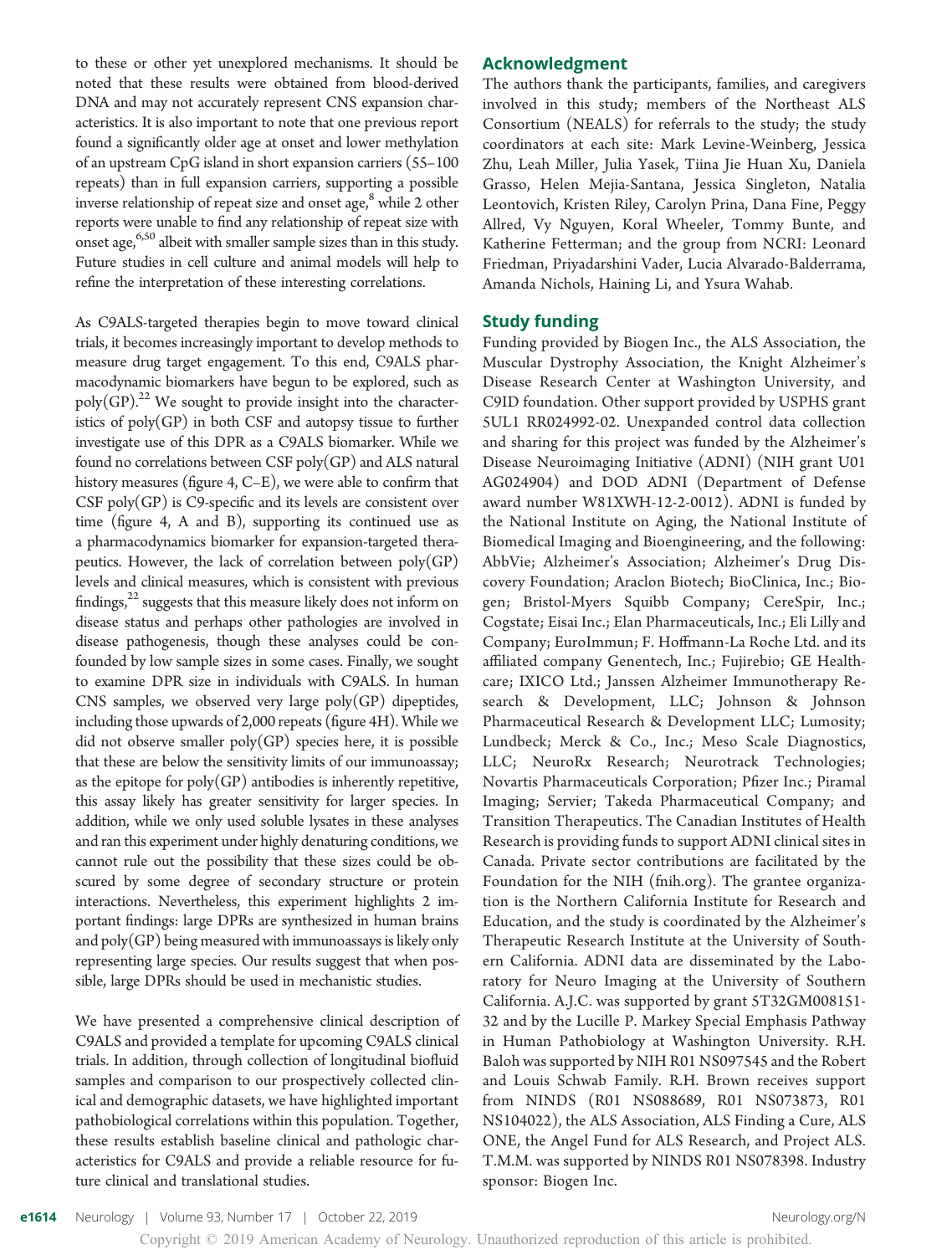#### **Disclosure**

A. Cammack reports no disclosures relevant to the manuscript. N. Atassi has consulted for MT Pharma, Neuropore, Chronos, Boston Pharmaceuticals, Denali, GSK, and Anelixis. T. Hyman reports no disclosures relevant to the manuscript. L. van den Berg has received personal fees from Shire, Biogen, Cytokinetics, and Treeway, outside the submitted work. M. Harms has grant funding from Biogen. R. Baloh has consulted for Kite Pharmaceuticals, Maze Therapeutics, and Acurastem. R. Brown, M. van Es, J. Veldink, and B. de Vries report no disclosures relevant to the manuscript. J. Rothstein is a consultant for Glaxo Smith Kline and Expansion Therapeutics. C. Drain, J. Jockel-Balsarotti, A. Malcolm, and S. Boodram report no disclosures relevant to the manuscript. A. Salter has received consulting fees for statistical reviews in Circulation: Cardiovascular Imaging. N. Wightman, H. Yu, A. Sherman, T. Esparza, D. McKenna-Yasek, M. Owegi, and C. Douthwright report no disclosures relevant to the manuscript. A. McCampbell is an employee of Biogen. T. Ferguson is an employee of Biogen. C. Cruchaga receives research support from Biogen, EISAI, Alector, and Parabon and is a member of the advisory board of ADx Healthcare, Halia Therapeutics, and Vivid Genomics. M. Cudkowicz is a consultant for Biohaven, Takeda, Avexis, and Biogen and was chair of DSMB for Lilly. T. Miller has served on medical advisory boards for Biogen and Ionis Pharmaceuticals and is a consultant for Cytokinetics. T.M. Miller and Washington University have a licensing agreement with Ionis Pharmaceuticals and with C2N. Go to [Neurology.org/N](https://n.neurology.org/lookup/doi/10.1212/WNL.0000000000008359) for full disclosures.

#### Publication history

Received by Neurology December 18, 2018. Accepted in final form May 20, 2019.

#### Appendix Authors

| <b>Name</b>                | Location                                                               | Role   | Contribution                                                                                                                                                                         |  |
|----------------------------|------------------------------------------------------------------------|--------|--------------------------------------------------------------------------------------------------------------------------------------------------------------------------------------|--|
| Alexander J.<br>Cammack    | School of<br>Medicine.<br>Washington<br>University in St.<br>Louis, MO | Author | Designed study,<br>analyzed clinical data,<br>generated and analyzed<br>data from biological<br>samples, wrote and<br>edited manuscript                                              |  |
| <b>Nazem</b><br>Atassi     | Massachusetts<br>General Hospital,<br><b>Boston</b>                    | Author | Designed study, clinical<br>data management,<br>enrolled participants,<br>analyzed clinical data,<br>wrote and edited<br>manuscript                                                  |  |
| <b>Theodore</b><br>Hyman   | School of<br>Medicine.<br>Washington<br>University in St.<br>Louis, MO | Author | Clinical study<br>coordination, clinical<br>data management,<br>analyzed clinical data,<br>generated and analyzed<br>data from biological<br>samples, wrote and<br>edited manuscript |  |
| Leonard H.<br>van den Berg | University Medical<br>Center Utrecht, the<br>Netherlands               | Author | Enrolled participants,<br>wrote and edited<br>manuscript                                                                                                                             |  |

| <b>Appendix</b> (continued)              |                                                                        |        |                                                                                                                |
|------------------------------------------|------------------------------------------------------------------------|--------|----------------------------------------------------------------------------------------------------------------|
| Name                                     | Location                                                               | Role   | Contribution                                                                                                   |
| <b>Matthew</b><br><b>Harms</b>           | Columbia<br>University, New<br>York, NY                                | Author | Enrolled participants,<br>wrote and edited<br>manuscript                                                       |
| Robert H.<br>Baloh                       | Cedars-Sinai<br>Medical Center,<br>Los Angeles, CA                     | Author | Enrolled participants,<br>wrote and edited<br>manuscript                                                       |
| Robert H.<br><b>Brown</b>                | University of<br>Massachusetts,<br>Worcester                           | Author | Enrolled participants,<br>wrote and edited<br>manuscript                                                       |
| Michael A.<br>van Es                     | University Medical<br>Center Utrecht, the<br>Netherlands               | Author | Clinical study<br>coordination, wrote and<br>edited manuscript                                                 |
| Jan H. Veldink                           | University Medical<br>Center Utrecht, the<br>Netherlands               | Author | Clinical study<br>coordination, wrote and<br>edited manuscript                                                 |
| <b>Balint S. de</b><br><b>Vries</b>      | University Medical<br>Center Utrecht, the<br>Netherlands               | Author | Clinical study<br>coordination                                                                                 |
| Jeffrey D.<br><b>Rothstein</b>           | Johns Hopkins<br>University,<br>Baltimore, MD                          | Author | Enrolled participants,<br>wrote and edited<br>manuscript                                                       |
| Caroline<br><b>Drain</b>                 | School of<br>Medicine,<br>Washington<br>University in St.<br>Louis, MO | Author | Designed study, clinical<br>study coordination,<br>clinical data<br>management                                 |
| Jennifer<br>Jockel-<br><b>Balsarotti</b> | School of<br>Medicine,<br>Washington<br>University in St.<br>Louis, MO | Author | Designed study, clinical<br>study coordination,<br>clinical data<br>management, wrote<br>and edited manuscript |
| Amber<br><b>Malcolm</b>                  | School of<br>Medicine.<br>Washington<br>University in St.<br>Louis, MO | Author | Clinical study<br>coordination                                                                                 |
| Sonia<br><b>Boodram</b>                  | School of<br>Medicine,<br>Washington<br>University in St.<br>Louis, MO | Author | Clinical data<br>management, analyzed<br>clinical data                                                         |
| Amber<br>Salter                          | School of<br>Medicine,<br>Washington<br>University in St.<br>Louis, MO | Author | Wrote and edited<br>manuscript                                                                                 |
| <b>Nicholas</b><br>Wightman              | University of<br>Massachusetts,<br>Worcester                           | Author | Generated and<br>analyzed data from<br>biological samples                                                      |
| <b>Hong Yu</b>                           | Massachusetts<br>General Hospital,<br><b>Boston</b>                    | Author | Clinical data<br>management                                                                                    |
| Alexander V.<br><b>Sherman</b>           | Massachusetts<br>General Hospital,<br>Boston                           | Author | Clinical data<br>management, wrote<br>and edited manuscript                                                    |
| Thomas J.<br><b>Esparza</b>              | School of<br>Medicine,<br>Washington<br>University in St.<br>Louis, MO | Author | Generated and<br>analyzed data from<br>biological samples                                                      |

Appendix (continued)

Continued

[Neurology.org/N](http://neurology.org/n) **Neurology | Volume 93, Number 17 | October 22, 2019 e1615**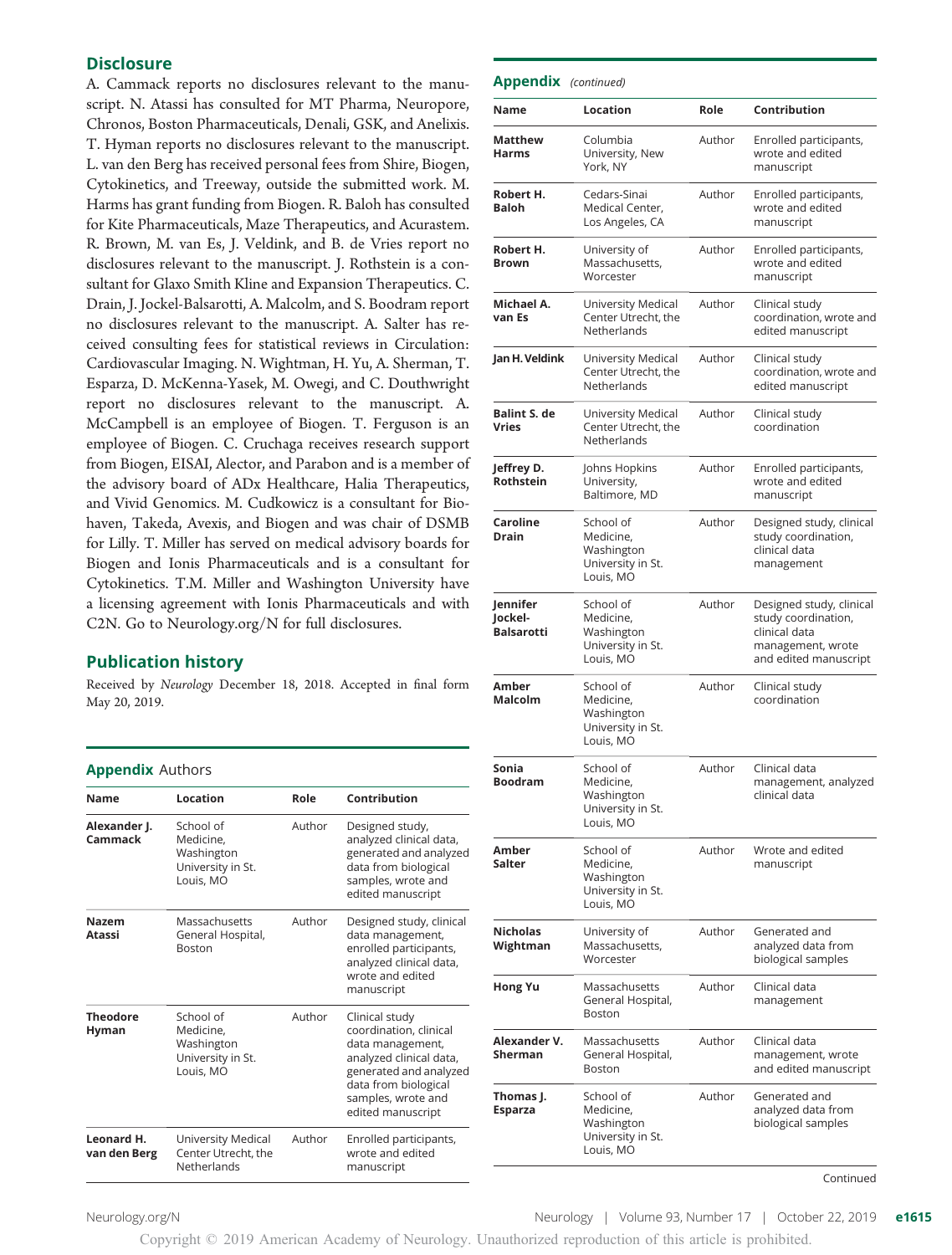#### Appendix (continued)

| <b>Name</b>                           | Location                                                               | Role   | Contribution                                                                                                                           |
|---------------------------------------|------------------------------------------------------------------------|--------|----------------------------------------------------------------------------------------------------------------------------------------|
| Diane<br>McKenna-<br>Yasek            | University of<br>Massachusetts,<br>Worcester                           | Author | Clinical study<br>coordination                                                                                                         |
| Margaret A.<br>Owegi                  | University of<br>Massachusetts,<br>Worcester                           | Author | Clinical study<br>coordination, clinical<br>data management,<br>enrolled participants                                                  |
| Catherine<br>Douthwright              | University of<br>Massachusetts,<br>Worcester                           | Author | Clinical study<br>coordination                                                                                                         |
| <b>Alexander</b><br><b>McCampbell</b> | Biogen Inc.,<br>Boston, MA                                             | Author | Designed study, wrote<br>and edited manuscript                                                                                         |
| Toby<br>Ferguson                      | Biogen Inc.,<br>Boston, MA                                             | Author | Designed study, wrote<br>and edited manuscript                                                                                         |
| Carlos<br>Cruchaga                    | School of<br>Medicine.<br>Washington<br>University in St.<br>Louis, MO | Author | Collected, sequenced,<br>and characterized<br>unexpanded DNA<br>samples, wrote and<br>edited manuscript                                |
| <b>Merit</b><br>Cudkowicz             | Massachusetts<br>General Hospital,<br><b>Boston</b>                    | Author | Designed study, wrote<br>and edited manuscript                                                                                         |
| Timothy M.<br><b>Miller</b>           | School of<br>Medicine,<br>Washington<br>University in St.<br>Louis, MO | Author | Designed study, clinical<br>study coordination,<br>enrolled participants,<br>analyzed clinical data,<br>wrote and edited<br>manuscript |

#### References

- Majounie E, Renton AE, Mok K, et al. Frequency of the C9orf72 hexanucleotide repeat expansion in patients with amyotrophic lateral sclerosis and frontotemporal dementia: a cross-sectional study. Lancet Neurol 2012;11:323–330.
- 2. DeJesus-Hernandez M, Mackenzie IR, Boeve BF, et al. Expanded GGGGCC hexanucleotide repeat in noncoding region of C9ORF72 causes chromosome 9p-linked FTD and ALS. Neuron 2011;72:245–256.
- 3. Renton AE, Majounie E, Waite A, et al. A hexanucleotide repeat expansion in C9ORF72 is the cause of chromosome 9p21-linked ALS-FTD. Neuron 2011;72: 257–268.
- van Blitterswijk M, DeJesus-Hernandez M, Niemantsverdriet E, et al. Association between repeat sizes and clinical and pathological characteristics in carriers of C9ORF72 repeat expansions (Xpansize-72): a cross-sectional cohort study. Lancet Neurol 2013;12:978–988.
- 5. van der Zee J, Gijselinck I, Dillen L, et al. A pan-European study of the C9orf72 repeat associated with FTLD: geographic prevalence, genomic instability, and intermediate repeats. Hum Mutat 2013;34:363–373.
- 6. Dols-Icardo O, García-Redondo A, Rojas-García R, et al. Characterization of the repeat expansion size in C9orf72 in amyotrophic lateral sclerosis and frontotemporal dementia. Hum Mol Genet 2014;23:749–754.
- 7. Nordin A, Akimoto C, Wuolikainen A, et al. Extensive size variability of the GGGGCC expansion in C9orf72 in both neuronal and non-neuronal tissues in 18 patients with ALS or FTD. Hum Mol Genet 2015;72:1–10.
- 8. Gijselinck I, Van Mossevelde S, Van Der Zee J, et al. The C9orf72 repeat size correlates with onset age of disease, DNA methylation and transcriptional downregulation of the promoter. Mol Psychiatry 2016;21:1112–1124.
- MacKenzie IR, Arzberger T, Kremmer E, et al. Dipeptide repeat protein pathology in C9ORF72 mutation cases: clinico-pathological correlations. Acta Neuropathol 2013; 126:859–879.
- 10. Ash PE, Bieniek KF, Gendron TF, et al. Unconventional translation of C9ORF72 GGGGCC expansion generates insoluble polypeptides specific to c9FTD/ALS. Neuron 2013;77:639–646.
- 11. Gendron TF, Bieniek KF, Zhang YJ, et al. Antisense transcripts of the expanded C9ORF72 hexanucleotide repeat form nuclear RNA foci and undergo repeatassociated non-ATG translation in c9FTD/ALS. Acta Neuropathol 2013;126: 829–844.
- 12. Mori K, Weng S, Arzberger T, et al. The C9orf72 GGGGCC repeat is translated into aggregating dipeptide-repeat proteins in FTLD/ALS. Science 2013;339: 1335–1339.
- 13. Zu T, Liu Y, Bañez-Coronel M, et al. RAN proteins and RNA foci from antisense transcripts in C9ORF72 ALS and frontotemporal dementia. Proc Natl Acad Sci USA 2013;110:E4968–E4977.
- 14. Mackenzie IR, Frick P, Grässer F, et al. Quantitative analysis and clinico-pathological correlations of different dipeptide repeat protein pathologies in C9ORF72 mutation carriers. Acta Neuropathol 2015;130:845–861.
- 15. Gendron TF, Petrucelli L. Disease mechanisms of C9ORF72 repeat expansions. Cold Spring Harb Perspect Med 2018;8:1–22.
- 16. Donnelly CJ, Zhang PW, Pham JT, et al. RNA toxicity from the ALS/FTD C9ORF72 expansion is mitigated by antisense intervention. Neuron 2013;80:415–428.
- 17. Jiang J, Zhu Q, Gendron TF, et al. Gain of toxicity from ALS/FTD-linked repeat expansions in C9ORF72 is alleviated by antisense oligonucleotides: targeting GGGGCC-containing RNAs. Neuron 2016;90:535–550.
- 18. Lagier-Tourenne C, Baughn M, Rigo F, et al. Targeted degradation of sense and antisense C9orf72 RNA foci as therapy for ALS and frontotemporal degeneration. Proc Natl Acad Sci USA 2013;110:E4530–E4539.
- 19. Sareen D, O'Rourke JG, Meera P, et al. Targeting RNA foci in iPSC-derived motor neurons from ALS patients with a C9ORF72 repeat expansion. Sci Transl Med 2013; 5:208ra149.
- 20. Zhou Q, Lehmer C, Michaelsen M, et al. Antibodies inhibit transmission and aggregation of C9orf72 poly-GA dipeptide repeat proteins. EMBO Mol Med 2017;9: 687–16.
- 21. Su Z, Zhang Y, Gendron TF, et al. Discovery of a biomarker and lead small molecules to target r(GGGGCC)-associated defects in c9FTD/ALS. Neuron 2014;83: 1043–1050.
- 22. Gendron TF, Chew J, Stankowski JN, et al. Poly(GP) proteins are a useful pharmacodynamic marker for C9ORF72-associated amyotrophic lateral sclerosis. Sci Transl Med 2017;9:eaai7866.
- Lehmer C, Oeckl P, Weishaupt JH, et al. Poly-GP in cerebrospinal fluid links C9orf72associated dipeptide repeat expression to the asymptomatic phase of ALS/FTD. EMBO Mol Med 2017;9:859–868.
- 24. Turner MR, Al-Chalabi A, Chio A, et al. Genetic screening in sporadic ALS and FTD. J Neurol Neurosurg Psychiatry 2017;88:1042–1044.
- 25. Byrne S, Bede P, Elamin M, et al. Proposed criteria for familial amyotrophic lateral sclerosis. Amyotroph Lateral Scler 2011;12:157–159.
- 26. Harms MB, Cady J, Zaidman C, et al. Lack of C9ORF72 coding mutations supports a gain of function for repeat expansions in amyotrophic lateral sclerosis. Neurobiol Aging 2013;34:2234.e13–2234.e19.
- 27. Mok K, Traynor BJ, Schymick J, et al. The chromosome 9 ALS and FTD locus is probably derived from a single founder. Neurobiol Aging 2012;33:209.e8.
- 28. Wijsman EM, Pankratz ND, Choi Y, et al. Genome-wide association of familial lateonset Alzheimer's disease replicates BIN1 and CLU and nominates CUGBP2 in interaction with APOE. PLoS Genet 2011;7:e1001308.
- 29. Smith BN, Newhouse S, Shatunov A, et al. The C9ORF72 expansion mutation is a common cause of ALS+/−FTD in Europe and has a single founder. Eur J Hum Genet 2013;21:102–108.
- 30. Fu YH, Kuhl DPA, Pizzuti A, et al. Variation of the CGG repeat at the fragile X site results in genetic instability: resolution of the Sherman paradox. Cell 1991;67: 1047–1058.
- 31. Finkel RS, Mercuri E, Darras BT, et al. Nusinersen versus sham control in infantileonset spinal muscular atrophy. N Engl J Med 2017;377:1723–1732.
- 32. Miller TM, Pestronk A, David W, et al. An antisense oligonucleotide against SOD1 delivered intrathecally for patients with SOD1 familial amyotrophic lateral sclerosis: a phase 1, randomised, first-in-man study. Lancet Neurol 2013;12:435–442.
- 33. Stewart H, Rutherford NJ, Briemberg H, et al. Clinical and pathological features of amyotrophic lateral sclerosis caused by mutation in the C9ORF72 gene on chromosome 9p. Acta Neuropathol 2012;123:409–417.
- Byrne S, Elamin M, Bede P, et al. Cognitive and clinical characteristics of patients with amyotrophic lateral sclerosis carrying a C9orf72 repeat expansion: a population-based cohort study. Lancet Neurol 2012;11:232–240.
- 35. Irwin DJ, McMillan CT, Brettschneider J, et al. Cognitive decline and reduced survival in C9orf72 expansion frontotemporal degeneration and amyotrophic lateral sclerosis. J Neurol Neurosurg Psychiatry 2013;84:163–169.
- 36. Boeve BF, Boylan KB, Graff-Radford NR, et al. Characterization of frontotemporal dementia and/or amyotrophic lateral sclerosis associated with the GGGGCC repeat expansion in C9ORF72. Brain 2012;135:765–783.
- 37. Van Mossevelde S, van der Zee J, Gijselinck I, et al. Clinical evidence of disease anticipation in families segregating a C9orf72 repeat expansion. JAMA Neurol 2017; 74:445–452.
- 38. Floeter MK, Traynor BJ, Farren J, et al. Disease progression in C9orf72 mutation carriers. Neurology 2017;89:234–241.
- 39. Atassi N, Berry J, Shui A, et al. The PRO-ACT database. Neurology 2014;83: 1719–1725.
- 40. Beck J, Poulter M, Hensman D, et al. Large C9orf72 hexanucleotide repeat expansions are seen in multiple neurodegenerative syndromes and are more frequent than expected in the UK population. Am J Hum Genet 2013;92:345–353.
- 41. Hübers A, Marroquin N, Schmoll B, et al. Polymerase chain reaction and Southern blot-based analysis of the C9orf72 hexanucleotide repeat in different motor neuron diseases. Neurobiol Aging 2014;35:1214.e1–1214.e6.
- 42. Suh ER, Lee EB, Neal D, et al. Semi-automated quantification of C9orf72 expansion size reveals inverse correlation between hexanucleotide repeat number and disease duration in frontotemporal degeneration. Acta Neuropathol 2015; 130:363–372.